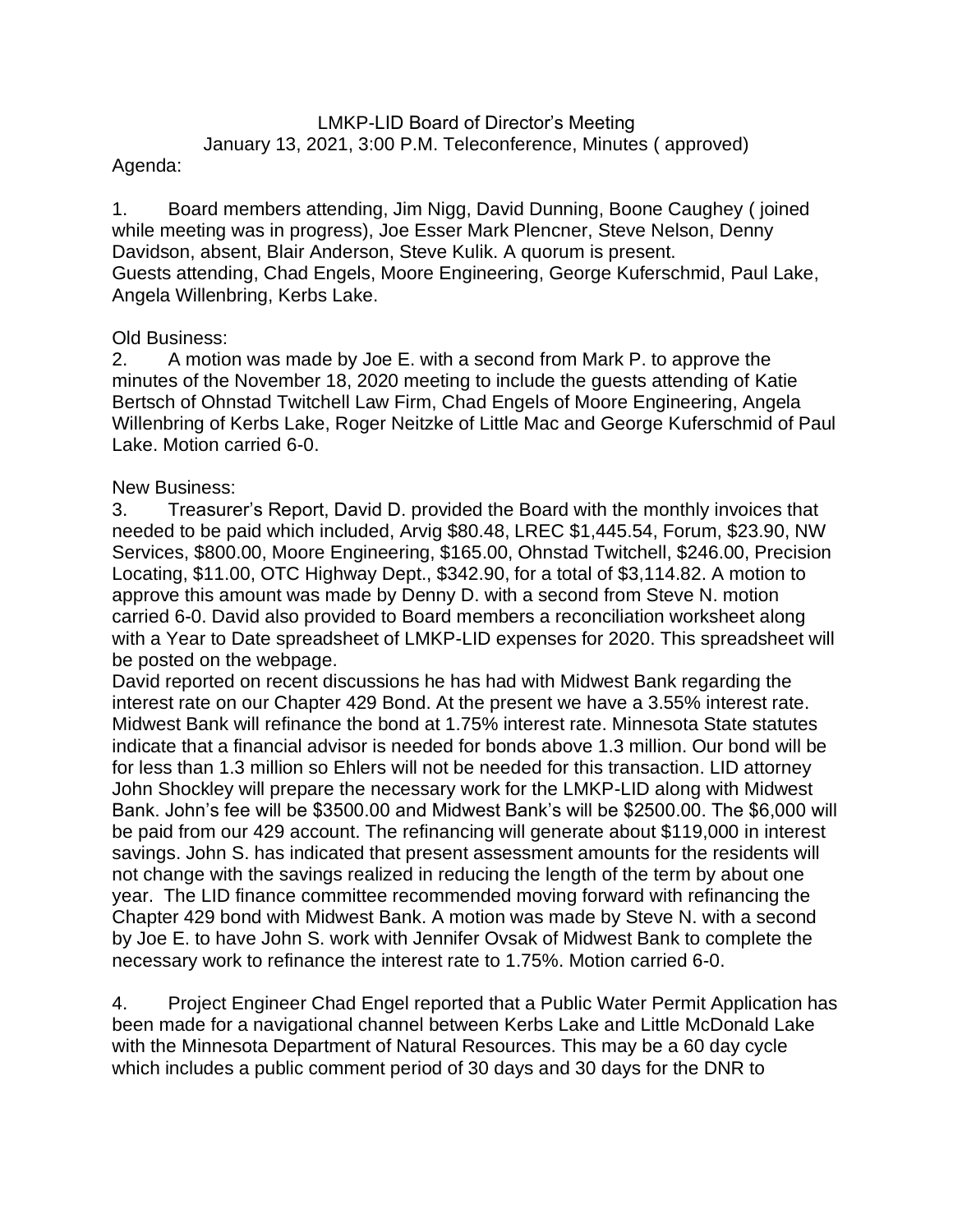complete the review. The application fee was not included and Chad will inquire about this with the DNR.

The channel will have a 14-foot channel bottom, 3-1 side slopes, depth, 4 feet below the Ordinary High Water Level and about 50 feet out each direction for about 100 feet in length for the 4 foot depth to daylight. Necessary land rights have been secured and reported with agenda item 5. A motion was made by Denny D. with a second by Steve N. to approve payment of the application fee to the DNR. Motion carried 6-0.

#### 5. Committee reports.

a. Outlet Operations, Denny D. reported that Mike Kurkowski of Northwest Services turned the pump off on December 16 as Otter Tail County notified him that Little Mac was measured at -.007 inches below Ordinary High Water. He further stated that the system between Paul Lake and Little Mac would remain open as Paul Lake was measured at +2.28 in OHW. The committee recommended that Paul Lake continue to drain down as much as possible and pumps would be turned on again late January or early February if approved by Otter Tail County.

A public notice will be posted in the Perham Focus regarding inconsistent ice conditions on all three LMKP-LID lakes. Denny will work to place warning markers near open water as the pipe empties from Rusch Lake into Little Mac. and near the channel into Kerbs from Little Mac.

b. Kerbs Outlet/Navigational Channel. Angela W. added to Chad E's report that some residents of Kerbs Lake formed a LLC and purchased 250 feet of land east of the 67 foot channel parcel from the Raby family. This property will be used for the placement of construction and channel maintenance spoils.

c. Meyer title transfer. Angela W. stated that the 67- foot channel title has been provided to the LMKP-LID and this parcel of land is being recorded with Otter Tail County. Additional legal fees in the amount of \$613.54 were incurred by the Meyer family. A motion was made by Joe E. with a second by Steve N. to pay this amount. Motion carried 6-0.

6. LMKP-LID tasks:

a. By-Lays update, Blair A. and Mark P. will give a final review of our By-Laws and forward for member approval at the 2021 Annual Meeting.

b. Paul Lake Connection Operation Plan, The Outlet Operations Committee will review this plan and recommend to the Board necessary changes. The original document was written and approved in 2018 before water was flowing and needs changes.

c. Tent Caterpillars. A motion was made by Jim N. with the second from Denny Davidson to approve a contract with Ag-Air for spraying of tent caterpillars in 2021. This is an approved budget item. Boone C. will coordinate the effort.

d. Nomination Committee made up of Board members with terms expiring in July of 2021 will submit a slate of residents willing to be place on the ballot for LID residents to vote on at the 2021 Annual Meeting.